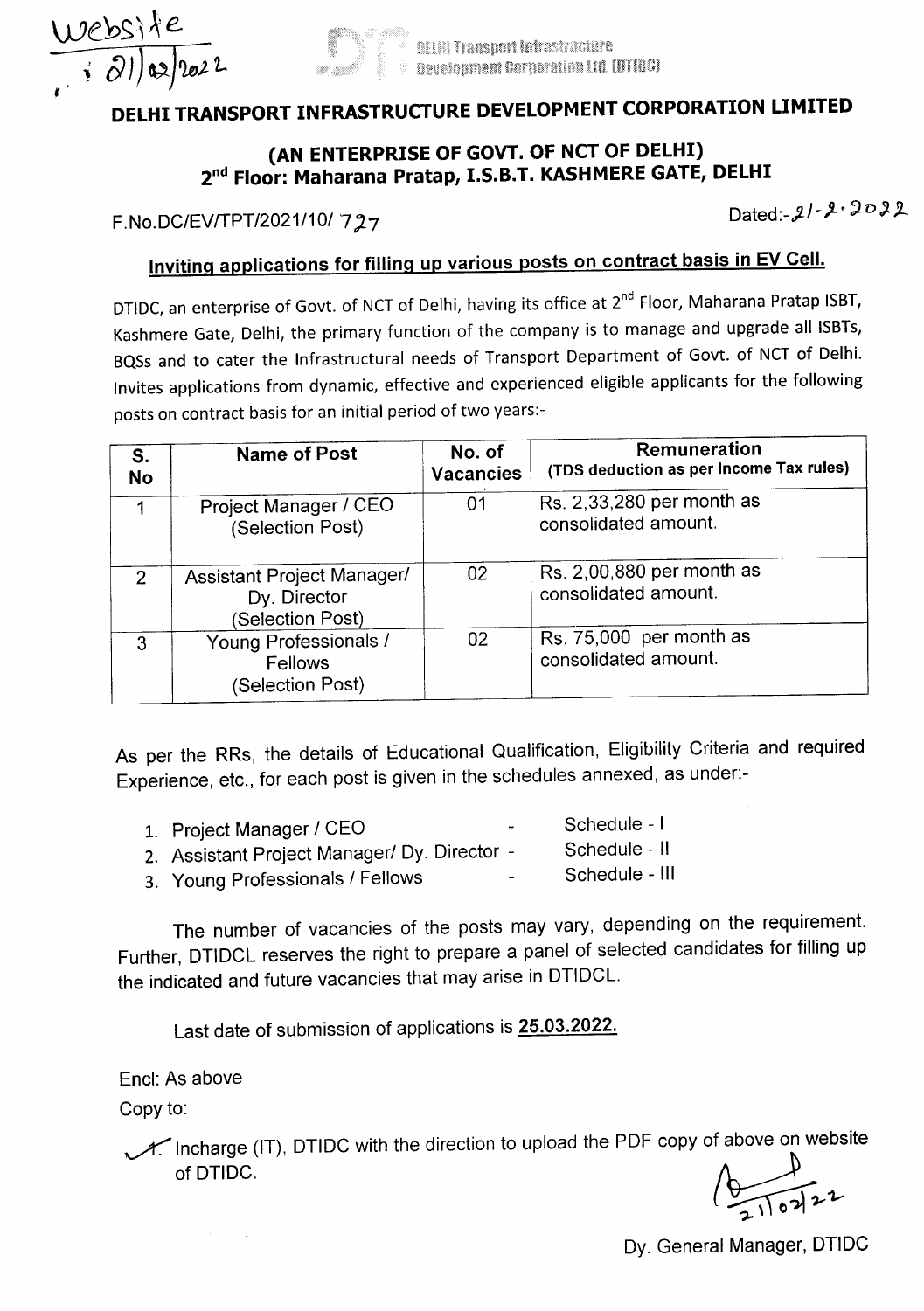# Schedule-I

| No. | <b>Schedule Details</b>                               | <b>Details</b>                                                                                                                                                                                                                                                                                                                                                                                                                                            |
|-----|-------------------------------------------------------|-----------------------------------------------------------------------------------------------------------------------------------------------------------------------------------------------------------------------------------------------------------------------------------------------------------------------------------------------------------------------------------------------------------------------------------------------------------|
| 01. | Name of the Post                                      | Project Manager/CEO (EV Cell)                                                                                                                                                                                                                                                                                                                                                                                                                             |
| 02. | <b>Number of Posts</b>                                | One $(1)$                                                                                                                                                                                                                                                                                                                                                                                                                                                 |
| 03. | Classification                                        | Administrative                                                                                                                                                                                                                                                                                                                                                                                                                                            |
| 04. | Scale of Pay                                          | Rs. 2,33,280 per month as consolidated amount                                                                                                                                                                                                                                                                                                                                                                                                             |
| 05. | Selection<br>Whether<br>Post or Non-Selection<br>Post | Selection post                                                                                                                                                                                                                                                                                                                                                                                                                                            |
| 06. | Job Description                                       | The Project Manager/CEO (EV Cell) will oversee the<br>daily operations of the EV Cell and will deliver on<br>the above functions of the Cell. S/he will report to<br>the<br>daily<br>(Transport),<br>on<br>Commissioner<br>the<br>operations of the cell and will be in constant<br>coordination with the Department of Transport on<br>new developments and updates.<br>the<br>assigned<br>by<br>responsibility<br>other<br>Any<br>management of DTIDCL. |
| 07. | $\bf direct$<br>limit for<br>Age<br>recruits          | Not exceeding 50 years. The crucial date for<br>determining the age limit shall be 1st Jan of the<br>calendar year if post is advertised in the 1st half of<br>the calendar year or 1 <sup>st</sup> July of the calendar year if<br>the post is advertised in the 2 <sup>nd</sup> half of the<br>calendar year.                                                                                                                                           |

 $\bar{I}$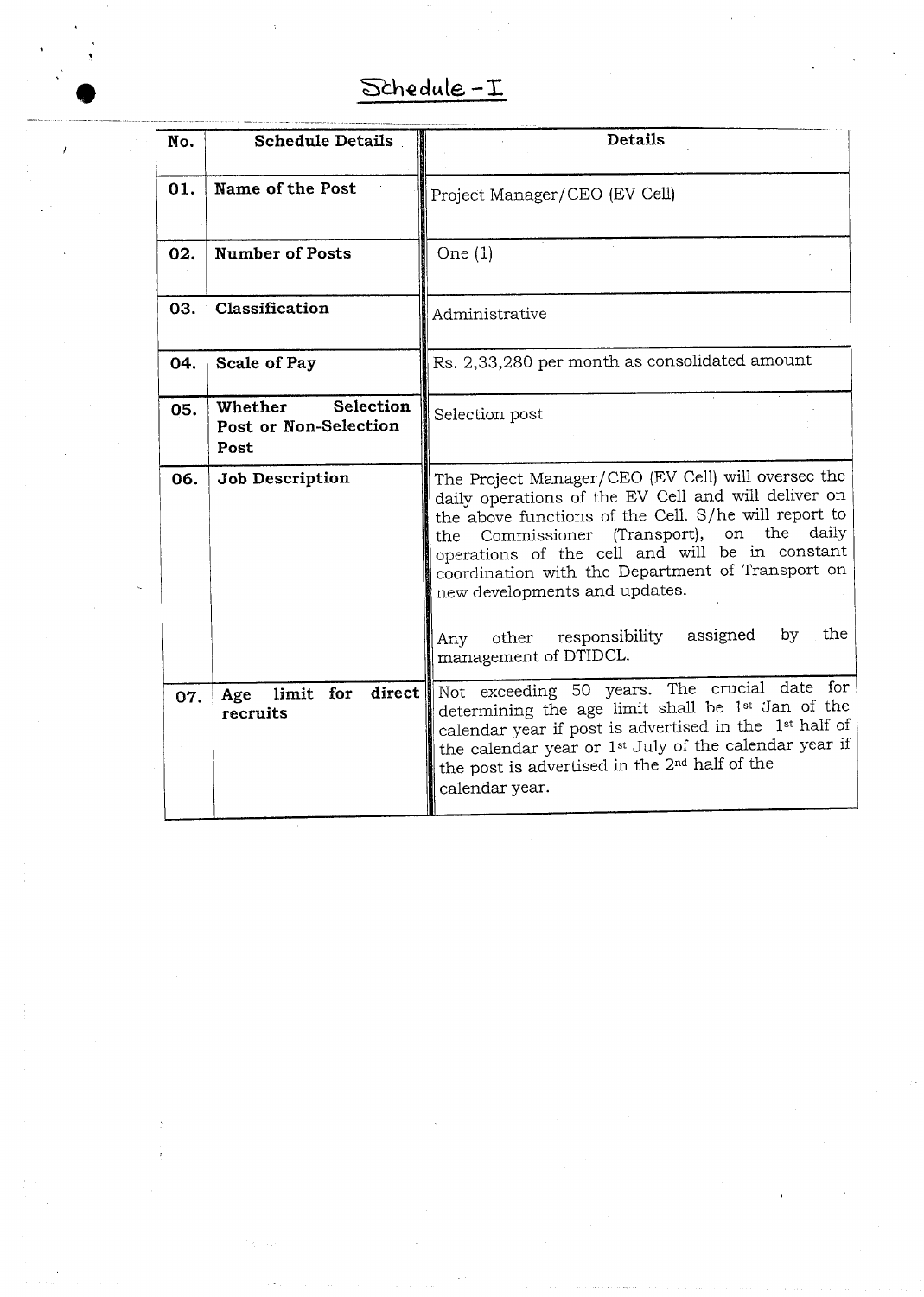| No. | <b>Schedule Details</b>    | Details                                                                                                                                                                                                                                                                               |
|-----|----------------------------|---------------------------------------------------------------------------------------------------------------------------------------------------------------------------------------------------------------------------------------------------------------------------------------|
| 08. | <b>Mode of Recruitment</b> | On contract basis                                                                                                                                                                                                                                                                     |
|     |                            | Recruitment for<br>the<br>post<br>of Project<br>Manager/CEO (EV Cell) shall be made by<br>any of the following method(s)<br>(a) By Direct Recruitment                                                                                                                                 |
|     |                            | (b) Short-term contract<br>(c) Re-employment                                                                                                                                                                                                                                          |
|     |                            | Notes:                                                                                                                                                                                                                                                                                |
|     |                            | Ι.<br>The Search-cum-Selection Committee<br>can also invite a person of<br>high<br>repute for appointment.                                                                                                                                                                            |
|     |                            | Π.<br>The DTIDCL/Search-cum-selection<br>Committee would formulate<br>transparent criteria for short listing of<br>candidates and for subsequent<br>selection.                                                                                                                        |
|     |                            | Ш.<br>On the recommendations of theSearch-<br>cum-selection<br>Committee,<br>the<br>appointment of the candidate shall be<br>made by the approval/concurrence<br>of Board of                                                                                                          |
|     | Educational and other      | DTIDCL.<br><b>Essential:</b>                                                                                                                                                                                                                                                          |
| 09. | qualifications             | Postgraduate degree in discipline relating to<br>Transport,<br>Urban<br>Planning,<br>Urban<br>Management, Environmental Sustainability,<br>Mechanical<br>Public<br>Policy,<br>Engineering,<br>Automobile<br>Engineering,<br>Electrical<br>Engineering and other related fields from a |

**.\_**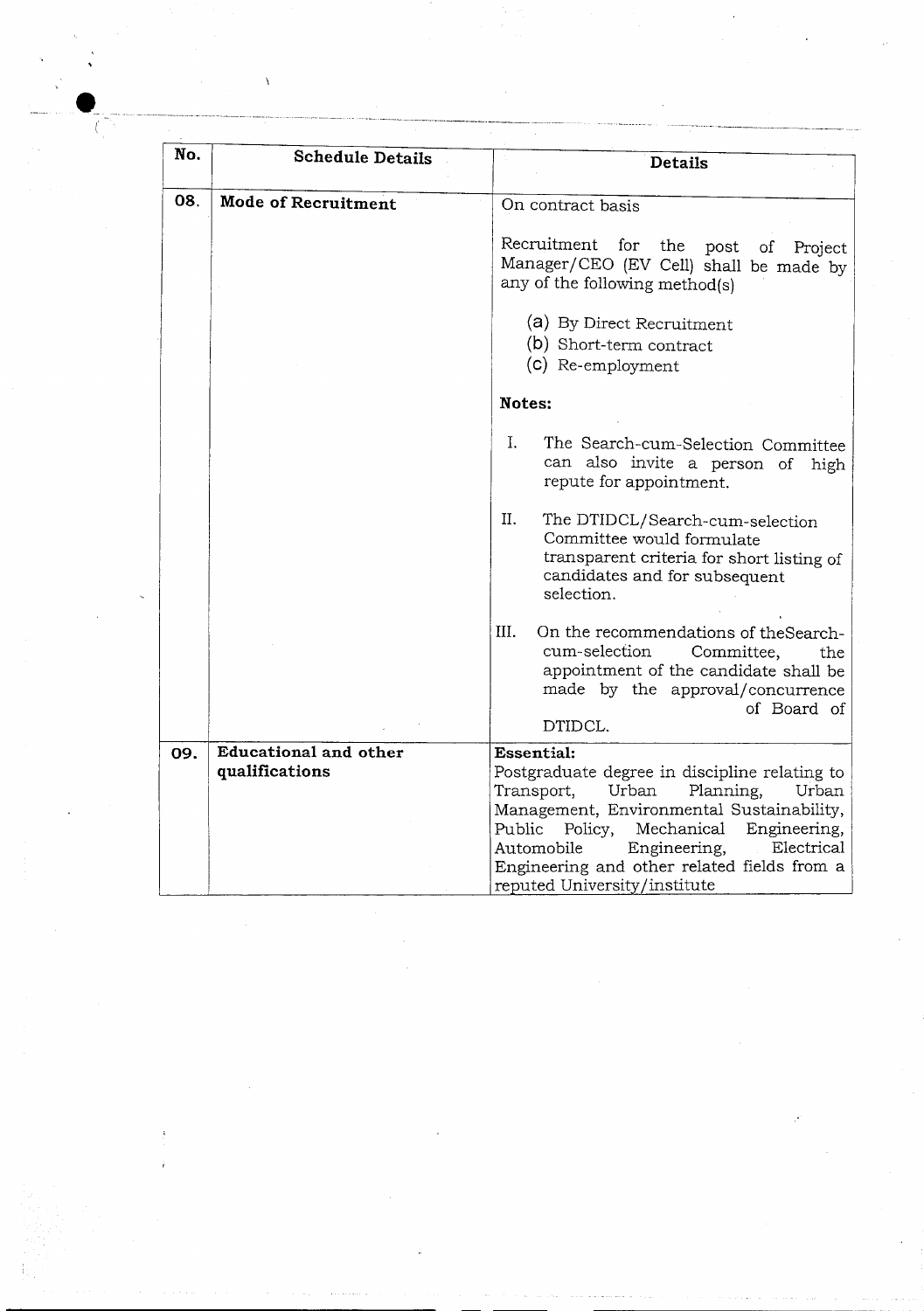|     | 10. Experience                                                      | <b>For Direct Recruitment</b>                                                                                                                                                                                                                                                                                                                                                                                                                                                                                                               |
|-----|---------------------------------------------------------------------|---------------------------------------------------------------------------------------------------------------------------------------------------------------------------------------------------------------------------------------------------------------------------------------------------------------------------------------------------------------------------------------------------------------------------------------------------------------------------------------------------------------------------------------------|
|     |                                                                     | <b>Essential:</b><br>(a) The candidate should have work experience of<br>minimum of 15 years with a preferable<br>experience in the field of electric mobility for at 5<br>years<br>OR.<br>(b)<br>The candidate can be an ex-cadre official with<br>suitable<br>experience<br>in<br>the<br>field<br>of<br>Transportation, Environmental sustainability or<br>Power from any National/State/UTI Government<br>organization.                                                                                                                  |
| 11. | Search-cum-Selection<br>Committee<br>and<br>its<br>Composition etc. | (i)<br>DTIDCL<br>will<br>constitute<br>Search-cum-<br>$\mathbf{a}$<br>Selection Committee in accordance with<br>instructions issued by Board of DTIDCL from<br>time to time.<br>(ii)<br>The<br>composition of the Search-cum-<br>Selection Committee will be approved by the<br>Chairman, DTIDCL.<br>Composition of Search-cum-Selection Committee:<br>1. MD, DTIDCL - Chairperson<br>2. ED, DTIDCL - Member<br>3. Chief Engineer, DTIDCL- Member<br>4. DGM, DTIDCL - Member<br>5. Sr.<br>Manager<br>(Admn.),<br>DTIDCL)<br>Member/Convener |
| 12. | Tenure/Period of<br>Contract                                        | Initially for two years, extendable up to 2 years<br>Extension in tenure/contractperiod<br>The tenure/ contract period can be extended, on<br>recommendations of the Competent Authority of<br>DTIDCL.<br>However, extensions beyond the age of 60 years<br>can be granted only by Central Government, on the<br>recommendations of Competent Authority and as per<br>the Government instructions issued from time to<br>time.                                                                                                              |

 $\ddot{\phantom{0}}$ 

 $\frac{1}{2}$ 

**----------------------------------------------------** ----

 $\sim 6\%$ 

 $\sim 200$ 

 $\overline{\zeta}$ 

 $\label{eq:1} \mathcal{L}=\mathcal{L}(\mathcal{L})\otimes\mathcal{L}(\mathcal{L})$ 

 $\frac{1}{2}$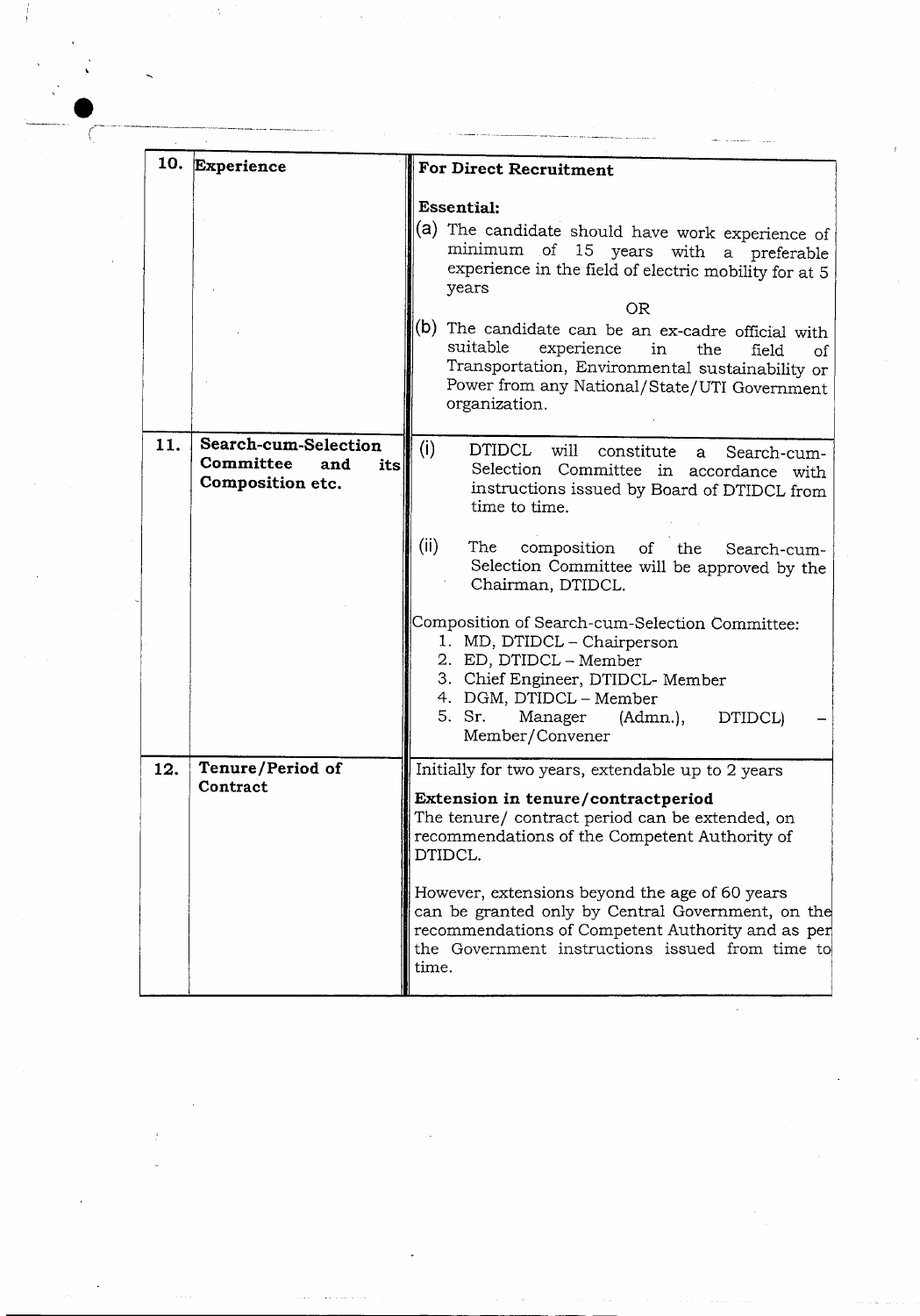$S$ chedule- $\mathbb{I}$ 

| No. | <b>Schedule Details</b>                               | <b>Details</b>                                                                                                                                                                                                                                                                                                  |
|-----|-------------------------------------------------------|-----------------------------------------------------------------------------------------------------------------------------------------------------------------------------------------------------------------------------------------------------------------------------------------------------------------|
| 01. | Name of the Post                                      | Assistant Project Manager/Dy. Director (EV Cell)                                                                                                                                                                                                                                                                |
| 02. | <b>Number of Posts</b>                                | Two $(2)$                                                                                                                                                                                                                                                                                                       |
| 03. | Classification                                        | Professional                                                                                                                                                                                                                                                                                                    |
| 04. | Scale of Pay                                          | Rs. 2,00,880 per month as consolidated amount                                                                                                                                                                                                                                                                   |
| 05. | Whether<br>Selection<br>Post or Non-Selection<br>Post | Selection post                                                                                                                                                                                                                                                                                                  |
| 06. | Job Description                                       | The Assistant Project Manager/Dy. Director (EV<br>Cell) will report to the Project Manager of the EV<br>Cell and will be supervising the administration of<br>the Cell. S/he would assist the Project Manager<br>coordinating actions across<br>multiple<br><b>GNCTD</b><br>departments and other agencies.     |
|     |                                                       | Any<br>other responsibility<br>assigned<br>by<br>the<br>management of DTIDCL.                                                                                                                                                                                                                                   |
| 07. | limit for<br>Age<br>direct<br>recruits                | Not exceeding 45 years. The crucial date for<br>determining the age limit shall be 1st Jan of the<br>calendar year if post is advertised in the 1st half of<br>the calendar year or 1 <sup>st</sup> July of the calendar year if<br>the post is advertised in the 2 <sup>nd</sup> half of the calendar<br>year. |

 $\,$   $\,$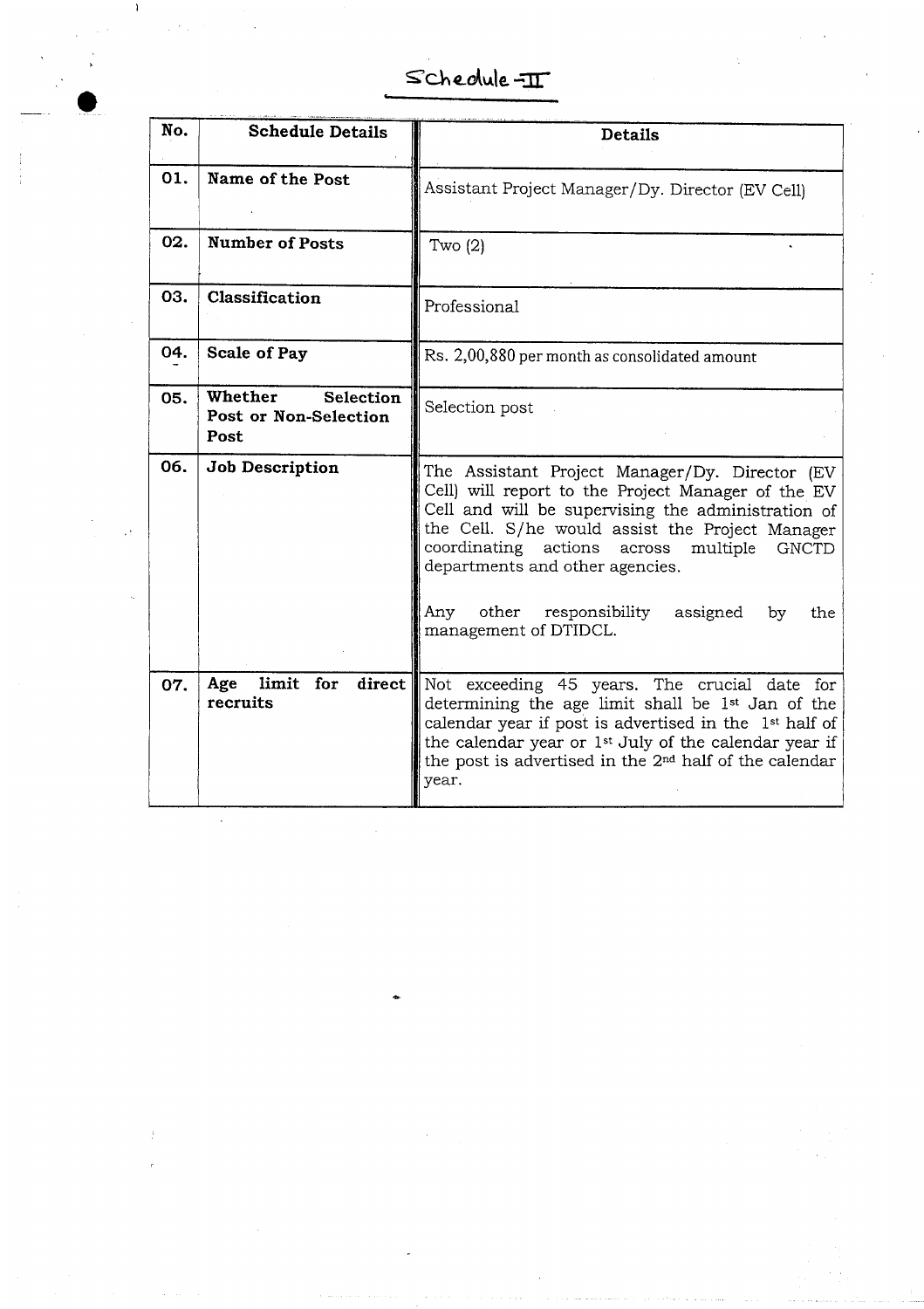| No. | <b>Schedule Details</b>    | Details                                                                                                                                                                                                                                                                                                                                                               |
|-----|----------------------------|-----------------------------------------------------------------------------------------------------------------------------------------------------------------------------------------------------------------------------------------------------------------------------------------------------------------------------------------------------------------------|
| 08. | <b>Mode of Recruitment</b> | On contract basis                                                                                                                                                                                                                                                                                                                                                     |
|     |                            | Recruitment for the post of Assistant<br>Project Manager/Dy. Director (EV Cell) shall<br>be made by any of the following method(s)                                                                                                                                                                                                                                    |
|     |                            | (a) By Direct Recruitment                                                                                                                                                                                                                                                                                                                                             |
|     |                            | (b) Short-term contract                                                                                                                                                                                                                                                                                                                                               |
|     |                            | (c) Re-employment                                                                                                                                                                                                                                                                                                                                                     |
|     |                            | Notes:                                                                                                                                                                                                                                                                                                                                                                |
|     |                            | The Search-cum-Selection Committee<br>L.<br>can also invite a person of high<br>repute for appointment.                                                                                                                                                                                                                                                               |
|     |                            | The DTIDCL/Search-cum-selection<br>Π.<br>Committee would formulate<br>transparent criteria for short listing of<br>candidates and for subsequent<br>selection.                                                                                                                                                                                                        |
|     |                            | On the recommendations of the Search-<br>Ш.<br>the<br>Committee,<br>cum-selection<br>appointment of the candidate shall be<br>made by the approval/concurrence of<br>Board of DTIDCL.                                                                                                                                                                                 |
|     | Educational and other      | Essential:                                                                                                                                                                                                                                                                                                                                                            |
| 09. | qualifications             | The candidate should at least have a<br>postgraduate degree in discipline relating to<br>Urban<br>Planning,<br>Urban<br>Transport,<br>Management, Environmental Sustainability,<br>Public Policy, Communications, Mechanical<br>Engineering,<br>Automobile<br>Engineering,<br>Electrical Engineering and other related<br>fields from a reputed University/institute. |
|     | 10. Experience             | For Direct Recruitment                                                                                                                                                                                                                                                                                                                                                |
|     |                            | <b>Essential:</b><br>The candidate should have an overall<br>work experience of minimum of 10<br>years, with a preferable experience in<br>the field of electric mobility for at least<br>3 years.                                                                                                                                                                    |

 $\bar{V}$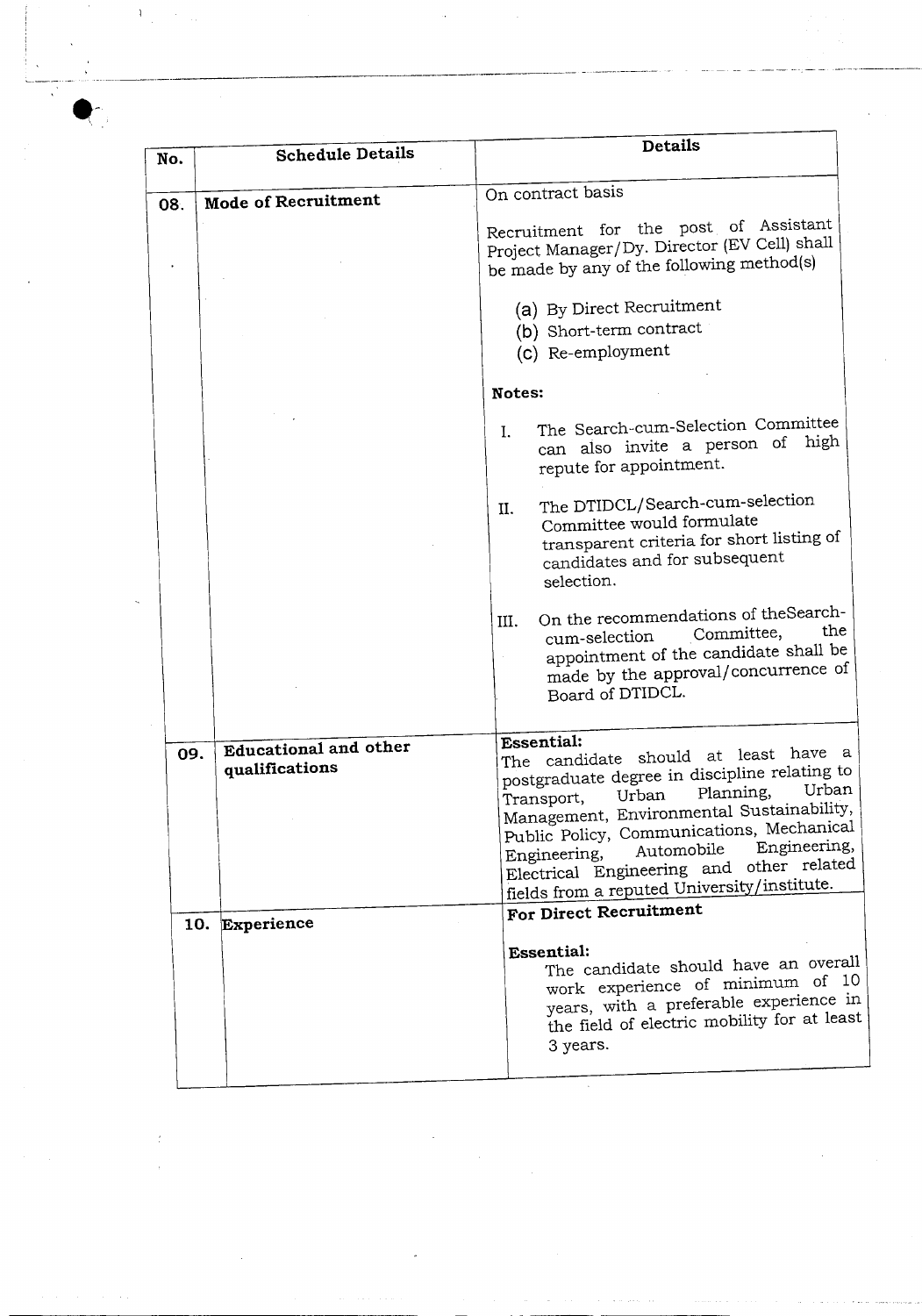| 11. | Search-cum-Selection<br>its<br>Committee<br>and<br>Composition etc. | DTIDCL will constitute a Search-cum-<br>(i)<br>Selection Committee in accordance with<br>instructions issued by Board of DTIDCL from<br>time to time.                                                                                                                                                                                                                                                                           |
|-----|---------------------------------------------------------------------|---------------------------------------------------------------------------------------------------------------------------------------------------------------------------------------------------------------------------------------------------------------------------------------------------------------------------------------------------------------------------------------------------------------------------------|
|     |                                                                     | The composition of the Search-cum-<br>(ii)<br>Selection Committee will be approved by the<br>Chairman, DTIDCL.                                                                                                                                                                                                                                                                                                                  |
|     |                                                                     | Composition of Search-cum-Selection Committee:<br>1. MD, DTIDCL - Chairperson<br>2. ED, DTIDCL - Member<br>3. Chief Engineer, DTIDCL- Member<br>4. DGM, DTIDCL - Member<br>DTIDCL)<br>(Admn.),<br>Manager<br>5. Sr.<br>Member/Convener                                                                                                                                                                                          |
| 12. | Tenure/Period of<br>Contract                                        | Initially for two years, extendable up to 2 years<br>Extension in tenure/contract period<br>The tenure/ contract period can be extended, on<br>recommendations of the Competent Authority of<br>DTIDCL.<br>However, extensions beyond the age of 60 years<br>can be granted only by Central Government, on the<br>recommendations of Competent Authority and as<br>per the Government instructions issued from time<br>to time. |
|     |                                                                     |                                                                                                                                                                                                                                                                                                                                                                                                                                 |

5

**•** 

 $\hat{\mathbf{I}}^{(n)}$  :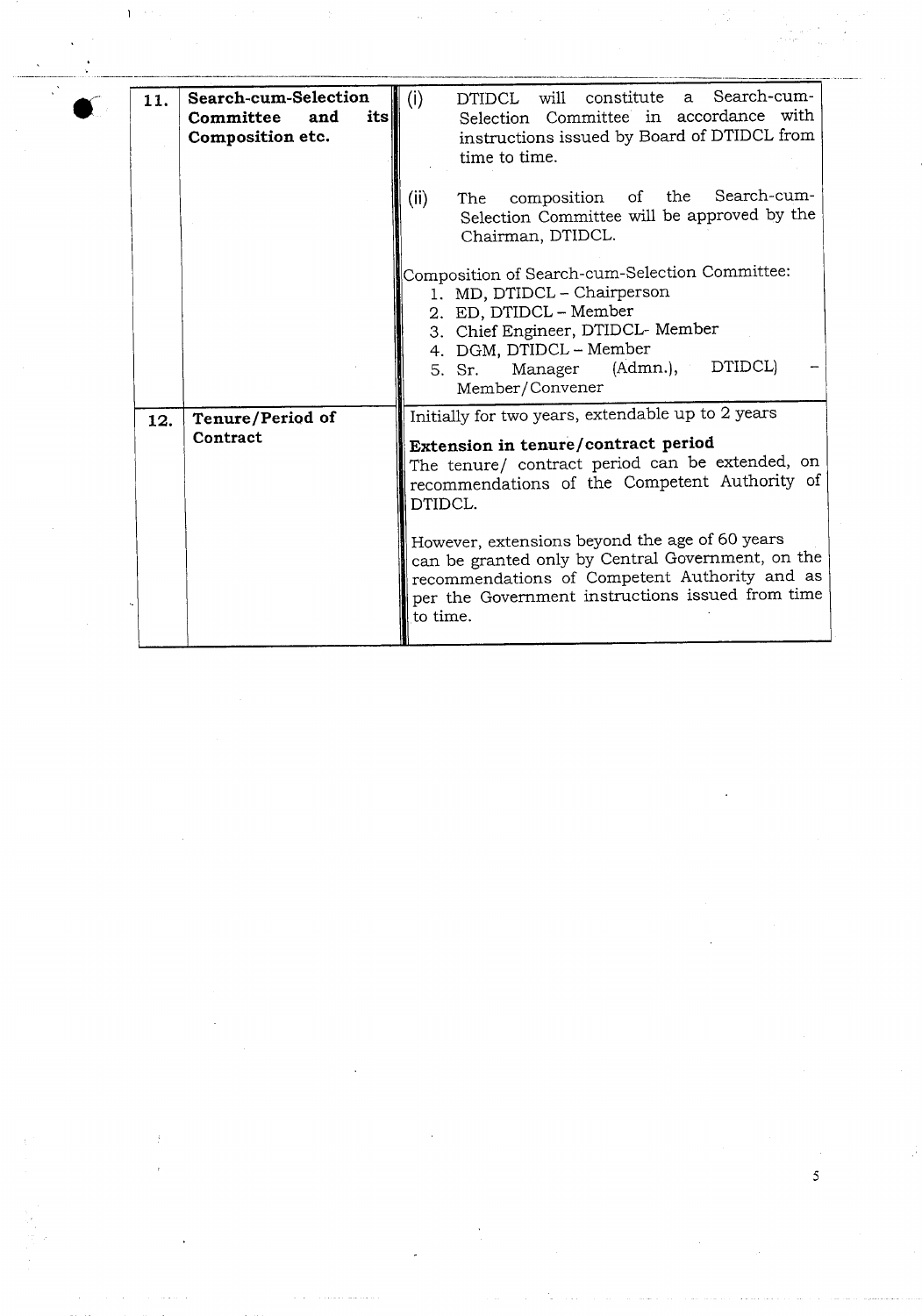### **SCHEDULE III**

 $\mathcal{L}_{\mathcal{A}}$ 

| N <sub>o</sub> | <b>Schedule Details</b>                                | <b>Details</b>                                                                                                                                                                                                                                                                                                                       |
|----------------|--------------------------------------------------------|--------------------------------------------------------------------------------------------------------------------------------------------------------------------------------------------------------------------------------------------------------------------------------------------------------------------------------------|
| 01             | Name of the Post                                       | Young Professionals (YPs)                                                                                                                                                                                                                                                                                                            |
| 02             | <b>Number of Posts</b>                                 | Two $(2)$ <sup>*</sup><br>*for the position of Young Professional / Fellows<br>initially 2 (two) $\&$ further DTIDC may decide from time<br>to time basis as per the needs of the EV Cell                                                                                                                                            |
| 03             | <b>Classification</b>                                  | Professional                                                                                                                                                                                                                                                                                                                         |
| 04             | <b>Scale of Pay</b>                                    | Rs. 75,000 per month as consolidated amount                                                                                                                                                                                                                                                                                          |
| 05             | <b>Whether Selection Post</b><br>or Non-Selection Post | Selection Post                                                                                                                                                                                                                                                                                                                       |
| 06             | <b>Job Description</b>                                 | The Young Professionals (YPs) will assist the work of<br>all sections of the EV Cell. The work description would<br>also include field work to conduct evaluation studies<br>work of data analytics, handling large data sets.                                                                                                       |
|                |                                                        | Any other responsibilities assigned by the management<br>of DTIDCL                                                                                                                                                                                                                                                                   |
| 07             | Age limit for direct<br>recruits                       | Not exceeding 32 years. The crucial date for<br>determining the age limit shall be 1 <sup>st</sup> Jan of the calendar<br>year if post is advertised in the 1 <sup>st</sup> half of the calendar<br>year or 1 <sup>st</sup> July of the calendar year if the post is<br>advertised in the 2 <sup>nd</sup> half of the calendar year. |

 $\mathcal{L}^{\text{max}}_{\text{max}}$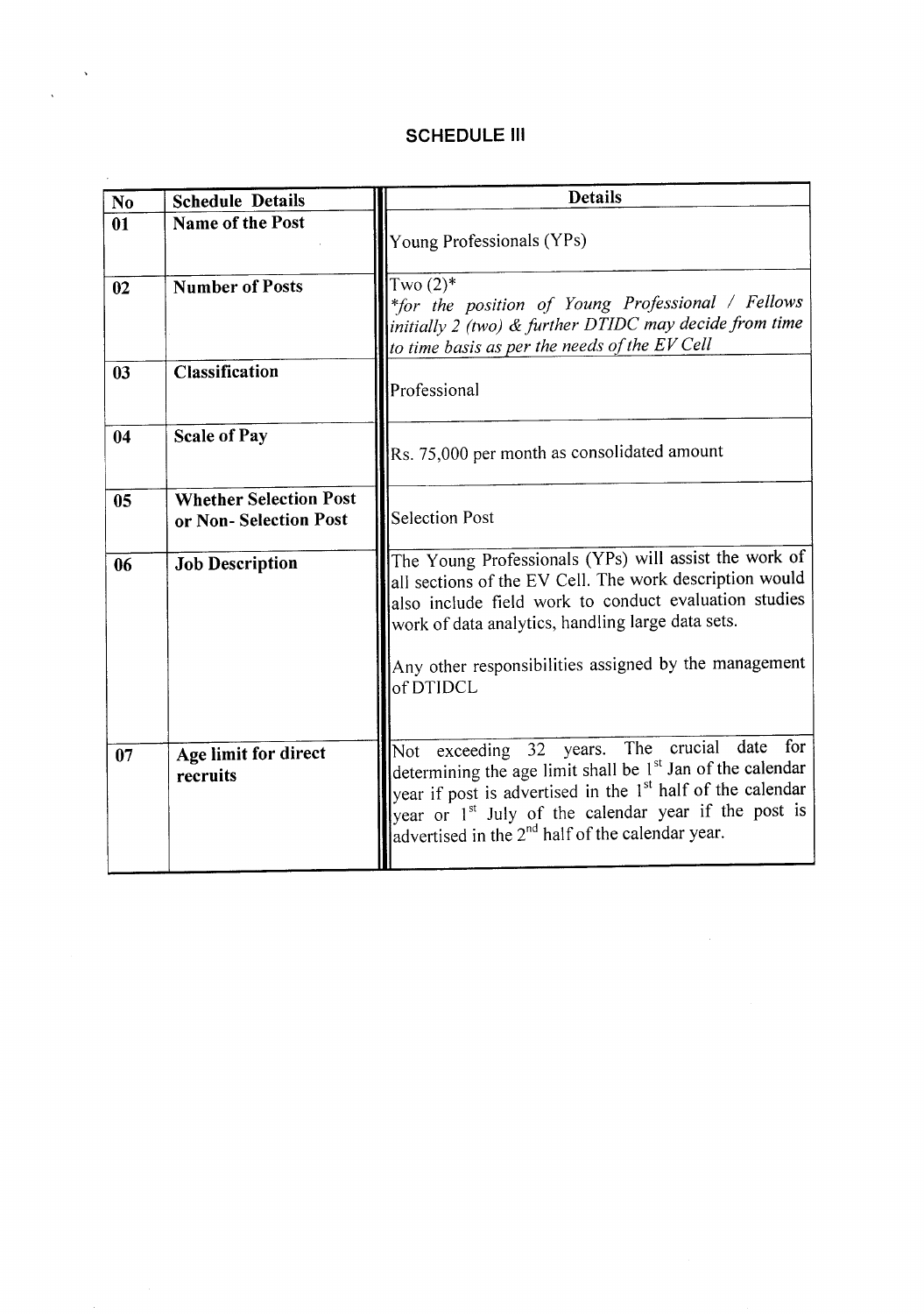| No. | <b>Schedule Details</b>      | <b>Details</b>                                                                                                                                                                                                                                                                                                                                                                                                                                                                                |  |  |
|-----|------------------------------|-----------------------------------------------------------------------------------------------------------------------------------------------------------------------------------------------------------------------------------------------------------------------------------------------------------------------------------------------------------------------------------------------------------------------------------------------------------------------------------------------|--|--|
| 08. | <b>Mode of Recruitment</b>   | On contract basis                                                                                                                                                                                                                                                                                                                                                                                                                                                                             |  |  |
|     |                              | Young<br>the<br>post<br>Recruitment<br>for<br>Οf<br>Professionals (YPs) shall be made by any of<br>the following method(s)                                                                                                                                                                                                                                                                                                                                                                    |  |  |
|     |                              | (a) By Direct Recruitment<br>(b) Short-term contract                                                                                                                                                                                                                                                                                                                                                                                                                                          |  |  |
|     |                              | <b>Notes:</b>                                                                                                                                                                                                                                                                                                                                                                                                                                                                                 |  |  |
|     |                              | The DTIDCL/Search-cum-selection<br>L.<br>Committee would formulate<br>transparent criteria for short listing of<br>candidates and for subsequent<br>selection.                                                                                                                                                                                                                                                                                                                                |  |  |
|     |                              | On the recommendations of the Search-<br>П.<br>the.<br>Committee,<br>cum-selection<br>appointment of the candidate shall be<br>made by the approval/concurrence of<br>Board of DTIDCL.                                                                                                                                                                                                                                                                                                        |  |  |
| 09. | <b>Educational and other</b> | <b>Essential:</b>                                                                                                                                                                                                                                                                                                                                                                                                                                                                             |  |  |
|     | qualifications               | should<br>hold<br>candidates<br>а<br>The .<br>οf<br>discipline<br>in<br>degree<br>bachelor's<br>0r<br>engineering/science<br>economics/mathematics/commerce/statisti<br>cs. Desirables - Master's Degree<br>The candidate should possess strong<br>analytical, communication (both written and<br>verbal) and interpersonal skills. Advanced<br>suite<br>office<br>Microsoft<br>in<br>proficiency<br>(PowerPoint, excel, word) and preferable in<br>use of statistical packages (Stata/SPSS). |  |  |

•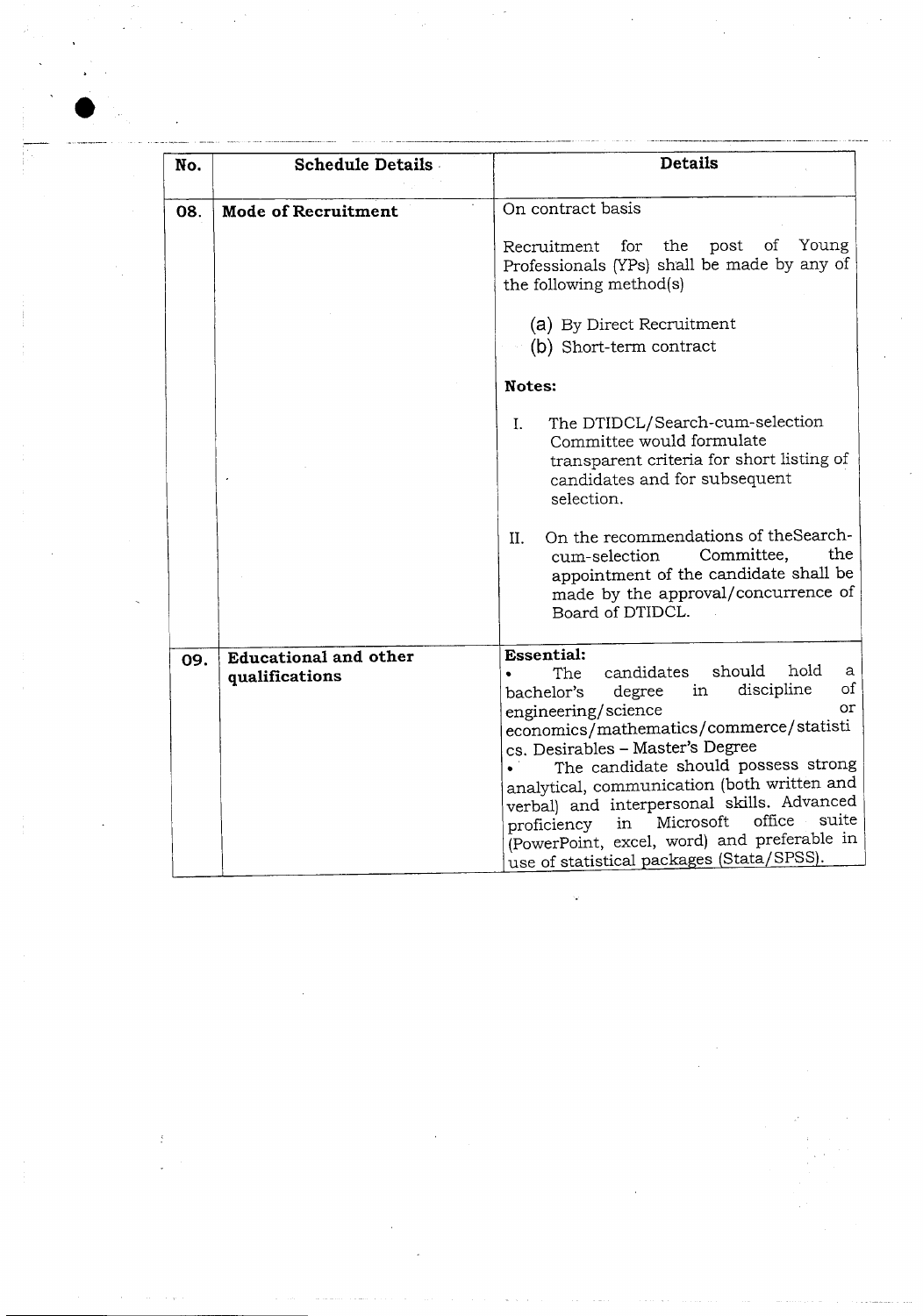| 10. | Search-cum-Selection<br>its<br>and<br>Committee<br>Composition etc. | DTIDCL will constitute a Search-cum-<br>(i)<br>Selection Committee in accordance with<br>instructions issued by Board of DTIDCL from<br>time to time.                                                                               |
|-----|---------------------------------------------------------------------|-------------------------------------------------------------------------------------------------------------------------------------------------------------------------------------------------------------------------------------|
|     |                                                                     | composition of the Search-cum-<br>The<br>(ii)<br>Selection Committee will be approved by the<br>Chairman, DTIDCL.                                                                                                                   |
|     |                                                                     | Composition of Search-cum-Selection Committee:<br>1. MD, DTIDCL - Chairperson<br>2. ED, DTIDCL - Member<br>3. Chief Engineer, DTIDCL- Member<br>4. DGM, DTIDCL - Member<br>DTIDCL)<br>Manager (Admn.),<br>5. Sr.<br>Member/Convener |
| 11. | Tenure/Period of<br>Contract                                        | Initially for two years, extendable up to 2 years<br>Extension in tenure/contract period<br>The tenure/ contract period can be extended, on<br>recommendations of the Competent Authority of<br>DTIDCL.                             |

 $\frac{1}{2} \sum_{i=1}^{2} \frac{1}{2} \sum_{i=1}^{2} \frac{1}{2} \sum_{i=1}^{2} \frac{1}{2} \sum_{i=1}^{2} \frac{1}{2} \sum_{i=1}^{2} \frac{1}{2} \sum_{i=1}^{2} \frac{1}{2} \sum_{i=1}^{2} \frac{1}{2} \sum_{i=1}^{2} \frac{1}{2} \sum_{i=1}^{2} \frac{1}{2} \sum_{i=1}^{2} \frac{1}{2} \sum_{i=1}^{2} \frac{1}{2} \sum_{i=1}^{2} \frac{1}{2} \sum_{i=1}^{2$ 

ija<br>L  $\hat{\mathcal{O}}_i$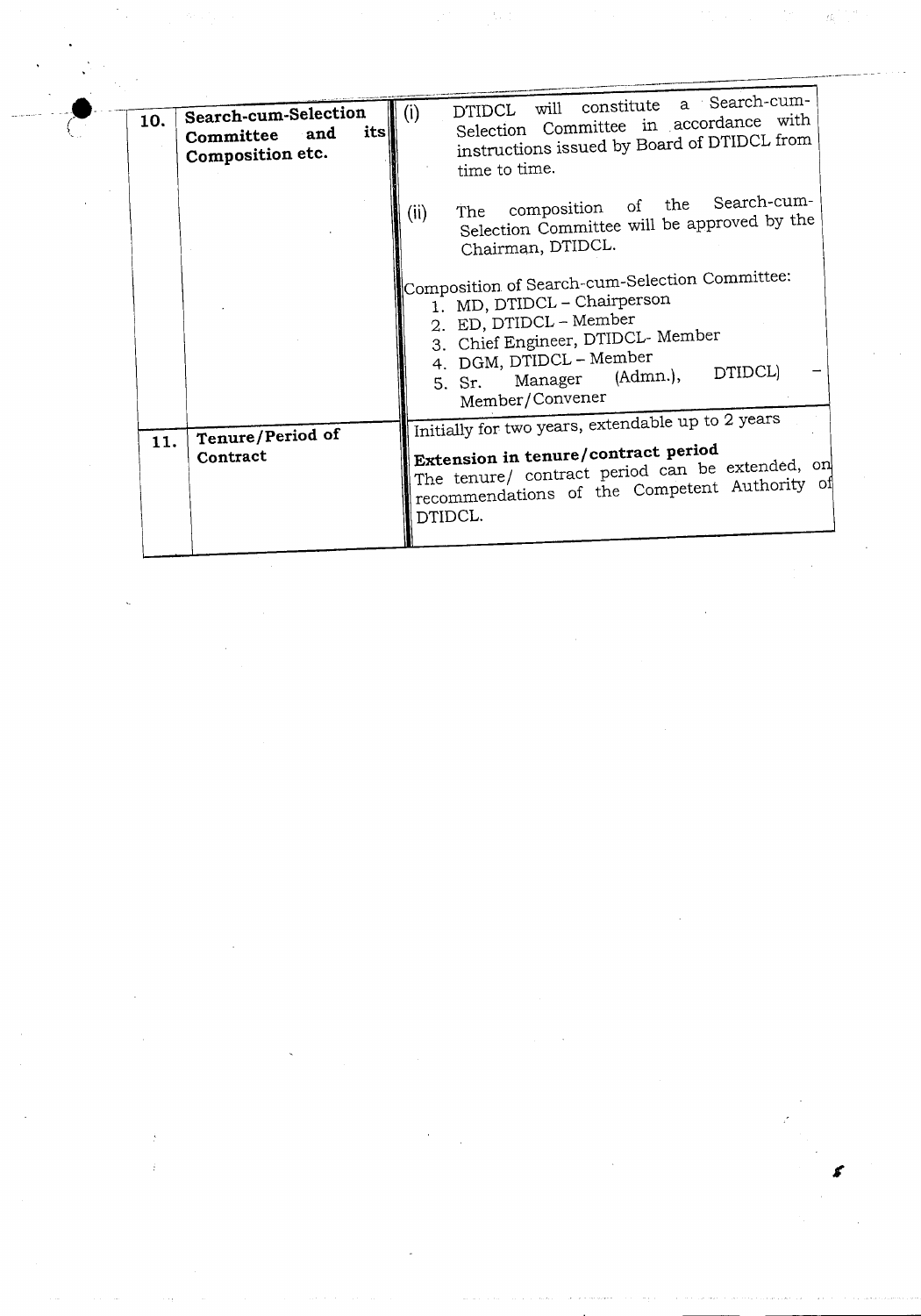

NOTE:-1 Crucial date for deciding eligibility (viz. age, length of service, etc.) of the Candidates shall be 01.01.2022.

NOTE:2 Retired Officer(s) who have served in the Government and satisfy the prescribed eligibility criteria, may also apply for the post on Contract basis.

NOTE:3 Regarding any change or amendment in these vacancies, a circular will be posted on the DTIDC website only.

NOTE:4 Incomplete applications & those received after prescribed date shall be summarily rejected.

(1) The initial tenure of engagement on Contract shall be of two years, which can be extended/ curtailed further with the approval of the Competent Authority, DTIDC

(2) Applications of those Officer who were serving in DTIDC on Deputation/ Contract and were dis-engaged pre-mature by DTIDC or they left DTIDC at their own volition since last two years, shall not be considered.

(3) Applications of the Candidates who were given offer of appointment/ engagement on Deputation / Contract during last two years but did not join, will not be given preference.

(4) In Case the applicant is already working in DTIDC on Deputation/ Contract basis and otherwise eligible, they will be considered only if they have rendered minimum one year's service in DTIDCL.

(5) If a large number of applications will receive, only those candidates who will be short listed on the basis of qualification, experience, tenure and level of service in the relevant field shall be considered for selection.

(6) The Advertisement can be withdrawn at any time at the discretion of the Competent Authority without assigning any reasons there of.

Last date for submission of application is **25.03.2022**. Date of publication of the advertisement in the Employment News shall be displayed on the DTIDC website www.dtidc.co.in. Further, duly filled application forms will be accepted through offline or online advertisement in the Employment News shall be displayed on the DTIDC<br>www.dtidc.co.in. Further, duly filled application forms will be accepted through offline<br>mode on <u>gm.isbt@gmail.com</u> till 25.03.2022 upto 05.00 PM only.

*~').-y*

Dy. General Manager, DTIDC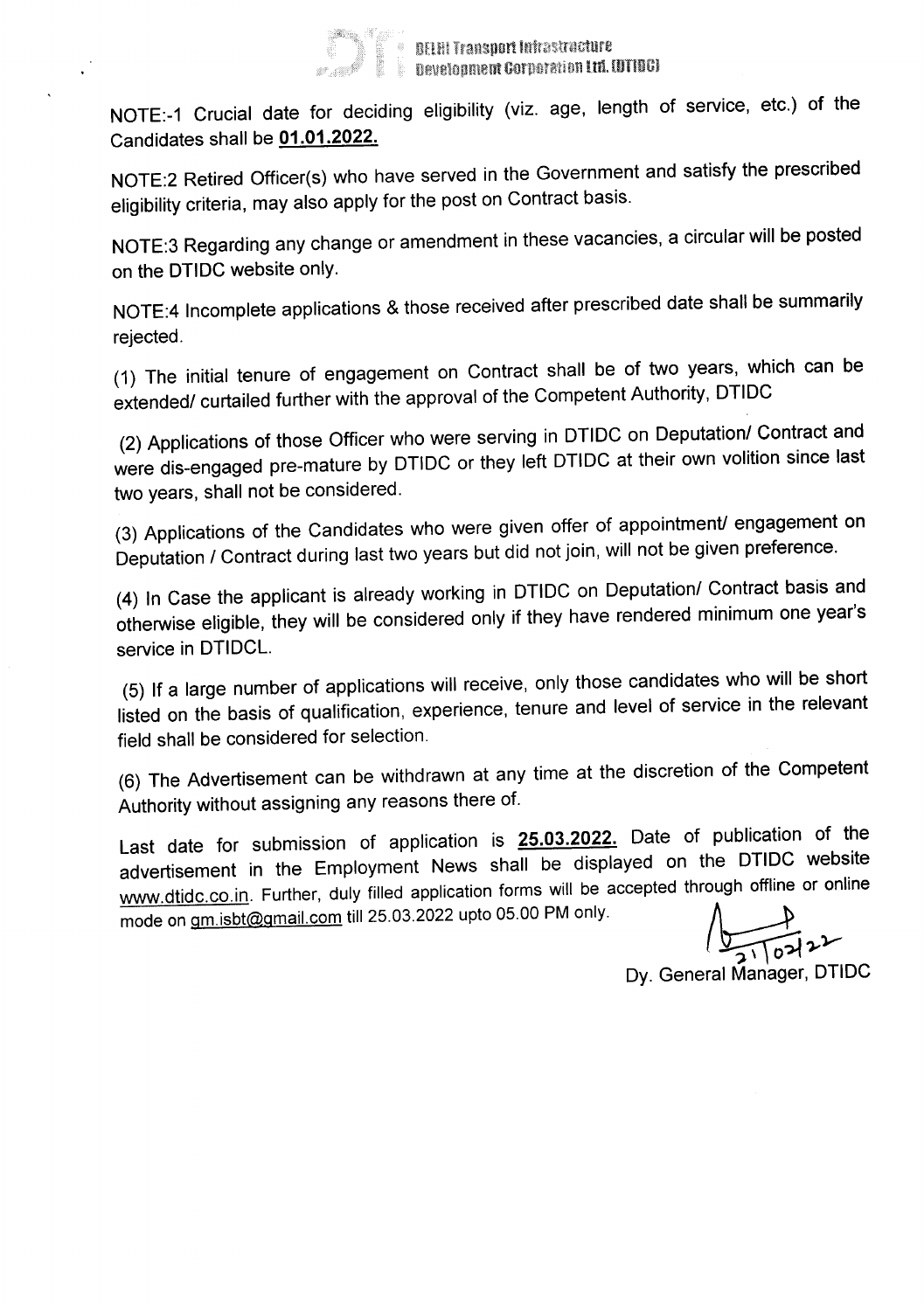

**Example 12**<br>|-<br>|<sup>|</sup>| Development Corporation Ltd. LOTIDG]

### APPLICATION FORM

| <b>Post Applied for</b>   | ÷         |                                                                                                                        |                                  |
|---------------------------|-----------|------------------------------------------------------------------------------------------------------------------------|----------------------------------|
| 1. Name                   |           | <u> 1980 - John Harry Barn, maritan basar menyebarkan basa di pada 2000 menjadi kecamatan basa dalam basa dalam </u>   | PASTE LATEST                     |
| 2. Father's Name          | ÷         |                                                                                                                        | <b>PASSPORT SIZE</b>             |
| 3. Date of Birth          | $\bullet$ |                                                                                                                        | <b>PHOTOGRAPH</b><br><b>HERE</b> |
| 4. Gender                 | $\bullet$ | <u> 1980 - Jan Barnett, mars et al. 1980 - Anna anno 1980 - Anna anno 1980 - Anna anno 1980 - Anna anno 1980 - An</u>  |                                  |
| 5. Contact no.            |           |                                                                                                                        |                                  |
| 6. Aadhar (UID No.)       |           | <u> 1980 - Jan James James James James James James James James James James James James James James James James J</u>   |                                  |
| 7. Pan Card Number        |           | <u> 1980 - Jan James James James James James James James James James James James James James James James James J</u>   |                                  |
| 8. Email address          |           | <u> 1980 - Jan Barnett, amerikan beste beste beste beste beste beste beste beste beste beste beste beste beste b</u>   |                                  |
| 9. Present Postal Address |           | <u> 1980 - Jan James James Bernstein, martin besteht aus der Bernstein und der Bernstein und der Bernstein und der</u> |                                  |
| 10. Permanent Address     |           |                                                                                                                        |                                  |

### 11. Education Qualification:

| S.NO.   EXAM PASSED | <b>OF</b><br>YEAR<br><b>PASSING</b> | BOARD/<br><b>UNIVIERSITY</b> | <b>MARKS</b><br>OBTAINED/<br>MAX.<br><b>MARKS</b> | <b>PERCENTAGE</b><br><b>OF MARKS</b> |
|---------------------|-------------------------------------|------------------------------|---------------------------------------------------|--------------------------------------|
|                     |                                     |                              |                                                   |                                      |
|                     |                                     |                              |                                                   |                                      |
|                     |                                     |                              |                                                   |                                      |
|                     |                                     |                              |                                                   |                                      |
|                     |                                     |                              |                                                   |                                      |

# 12. Professional / Technical Qualification, if any:

## 13. Work/ Posting & exeprience details:

| S.No. Name of Govt.               |       | Dept./   Post Held | <b>PERIOD</b> |    |
|-----------------------------------|-------|--------------------|---------------|----|
| Company/Institution/<br>entities. | other |                    | From          | To |
|                                   |       |                    |               |    |
|                                   |       |                    |               |    |
|                                   |       |                    |               |    |
|                                   |       |                    |               |    |
|                                   |       |                    |               |    |
|                                   |       |                    |               |    |